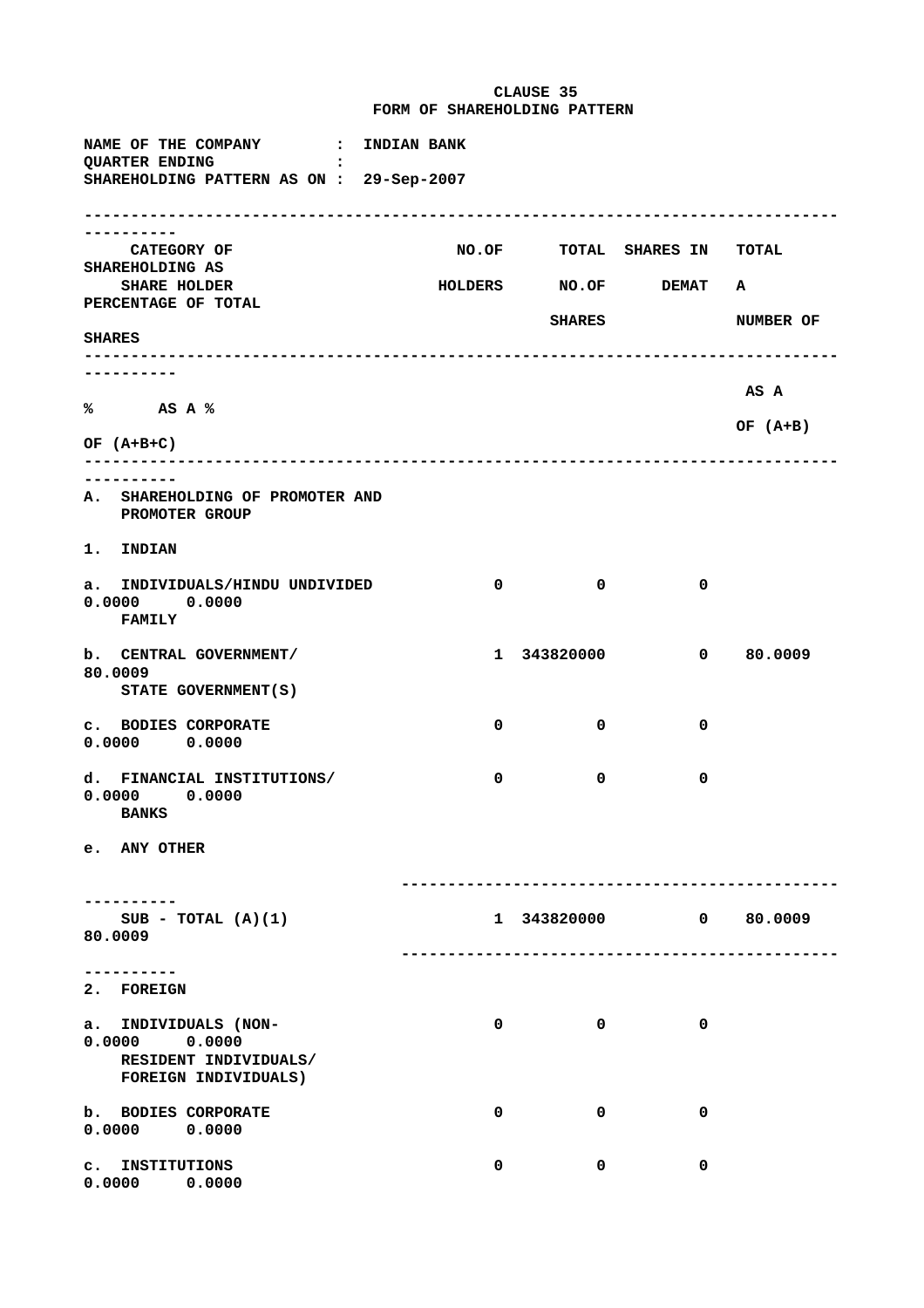## **d. ANY OTHER**

| $SUB - TOTAL (A)(2)$<br>0.0000<br>0.0000             | 0            | 0         | 0 |         |
|------------------------------------------------------|--------------|-----------|---|---------|
|                                                      |              |           |   |         |
| TOTAL SHARE HOLDING OF<br>80,0009                    | $\mathbf{1}$ | 343820000 | 0 | 80,0009 |
| PROMOTER AND PROMOTER<br>GROUP $(A) = (A)(1)+(A)(2)$ |              |           |   |         |
|                                                      |              |           |   |         |

| <b>CATEGORY OF</b>            |                       |              | NO.OF TOTAL SHARES IN TOTAL |            |
|-------------------------------|-----------------------|--------------|-----------------------------|------------|
| SHAREHOLDING AS               |                       |              |                             |            |
| <b>SHARE HOLDER</b>           | HOLDERS NO.OF DEMAT A |              |                             |            |
| PERCENTAGE OF TOTAL           |                       |              |                             |            |
|                               |                       |              | <b>SHARES</b>               | NUMBER OF  |
| <b>SHARES</b>                 |                       |              |                             |            |
|                               |                       |              |                             |            |
|                               |                       |              |                             | AS A       |
| % AS A %                      |                       |              |                             |            |
|                               |                       |              |                             | OF $(A+B)$ |
| OF $(A+B+C)$                  |                       |              |                             |            |
|                               |                       |              |                             |            |
| ---------                     |                       |              |                             |            |
| <b>B. PUBLIC SHAREHOLDING</b> |                       |              |                             |            |
|                               |                       |              |                             |            |
| 1. INSTITUTIONS               |                       |              |                             |            |
|                               |                       |              |                             |            |
| a. MUTUAL FUNDS/UTI           |                       |              | 28 9016751 9016751          |            |
| 2.0980 2.0980                 |                       |              |                             |            |
| b. FINANCIAL INSTITUTIONS/    | 9                     |              | 833519 833519               |            |
| $0.1939$ $0.1939$             |                       |              |                             |            |
| <b>BANKS</b>                  |                       |              |                             |            |
|                               |                       |              |                             |            |
| C. CENTRAL GOVERNMENT/        | $\mathbf{0}$          | $\mathbf{0}$ | $\mathbf 0$                 |            |
| $0.0000$ $0.0000$             |                       |              |                             |            |
| STATE GOVERNMENT (S)          |                       |              |                             |            |
|                               |                       |              |                             |            |
| d. VENTURE CAPITAL FUNDS      | $\mathbf{0}$          | $\mathbf{0}$ | 0                           |            |
| $0.0000$ $0.0000$             |                       |              |                             |            |
|                               |                       |              |                             |            |
| e. INSURANCE COMPANIES        | 0                     | 0            | $\mathbf 0$                 |            |
| $0.0000$ $0.0000$             |                       |              |                             |            |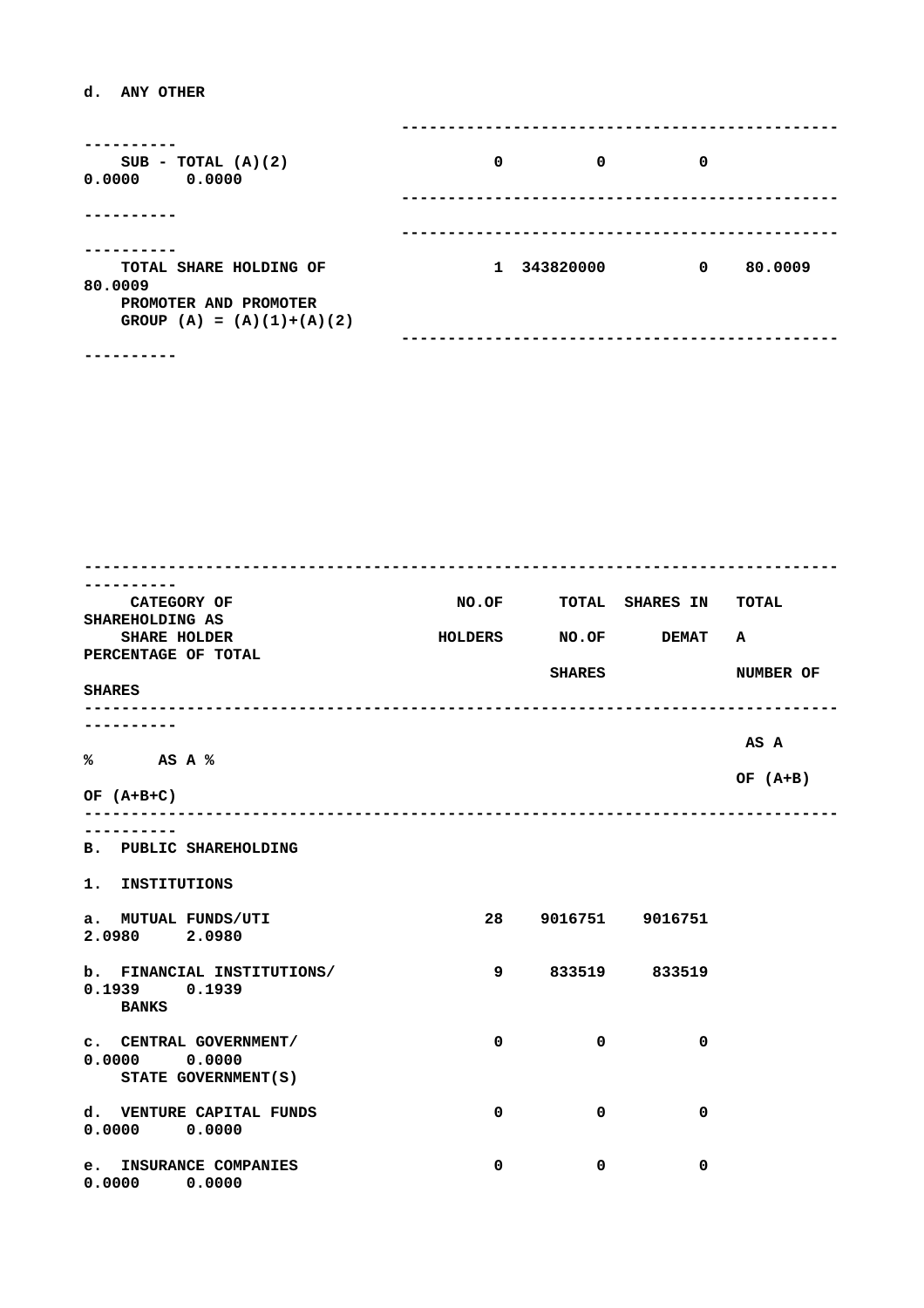**f. FOREIGN INSTITUTIONAL 57 60105372 60105372 13.9854 13.9854 INVESTORS g.** FOREIGN VENTURE 0 0 0 0 0 0 **0.0000 0.0000 CAPITAL INVESTORS h. ANY OTHER -----------------------------------------------** ----------<br>**SUB - TOTAL (B)(1) SUB - TOTAL (B)(1) 94 69955642 69955642 16.2774 16.2774 ----------------------------------------------- ---------- 2. NON-INSTITUTIONS a. BODIES CORPORATE 577 1712429 1712429 0.3984 0.3984 b. INDIVIDUALS - I INDIVIDUAL SHAREHOLDERS 78223 13075078 13074555 3.0423 3.0423 HOLDING NOMINAL SHARE CAPITAL UPTO RS. 1 LAKH II INDIVIDUAL SHAREHOLDERS 13 291022 291022 0.0677 0.0677 HOLDING NOMINAL SHARE CAPITAL IN EXCESS OF RS. 1 LAKH c. ANY OTHER CLEARING MEMBERS 177 285765 285765 0.0664 0.0664** DIRECTORS AND THEIR RELATIVES **3** 1029 1029 **0.0002 0.0002 Escrow Account 1 51353 51353 0.0119 0.0119 HINDU UNDIVIDED FAMILIES 1112 289213 289213 0.0672 0.0672 NON RESIDENT INDIANS 614 241945 241945 0.0562 0.0562 TRUSTS 7 46524 46524 0.0108 0.0108 ----------------------------------------------- ---------- 1914 915829 915829 0.2130 0.2130 ----------------------------------------------- ---------- ----------------------------------------------- ---------- SUB - TOTAL (B)(2) 80727 15994358 15993835 3.7216 3.7216 ----------------------------------------------- ---------- -----------------------------------------------** ----------<br>TOTAL PUBLIC SHAREHOLDING  **TOTAL PUBLIC SHAREHOLDING 80821 85950000 85949477 19.9990 19.9990**  $(B) = (B)(1)+(B)(2)$  **----------------------------------------------- ---------- -----------------------------------------------**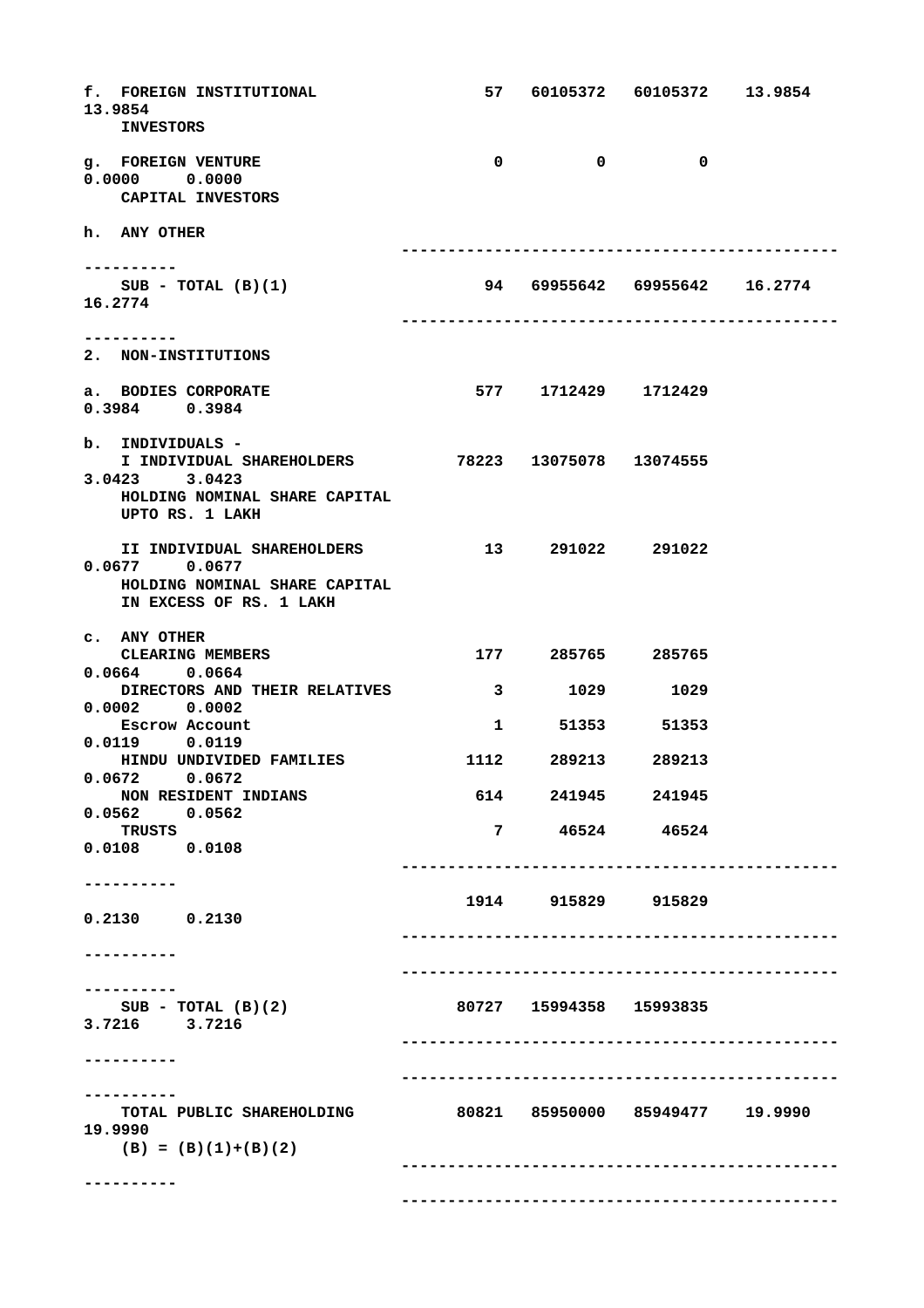**---------- TOTAL (A)+(B) 80822 429770000 85949477 100.0000 100.0000 ----------------------------------------------- ----------** C. SHARES HELD BY 0 0 0 0 0  **0.0000 0.0000 CUSTODIANS AND AGAINST WHICH DEPOSITORY RECEIPTS HAVE BEEN ISSUED ----------------------------------------------- ---------- GRAND TOTAL (A)+(B)+(C) 80822 429770000 85949477 100.0000 100.0000 ----------------------------------------------- ---------- INDIAN BANK (I)(b) STATEMENT SHOWING SHAREHOLDING OF PERSONS BELONGING TO THE CATEGORY "PROMOTERS AND PROMOTER GROUP" - 29-Sep-2007 ---------------------------------------------------------------------------------** SL. NO NAME OF THE SHARE HOLDER NUMBER OF SHARES AS A % OF TOTAL  **SHARES NUMBER OF SHARES {i.e., GRAND TOTAL (A)+(B)+(C) INDICATED IN STATEMENT AT PARA (I)(a) ABOVE} ---------------------------------------------------------------------------------** 1 H E THE PRESIDENT OF INDIA **--------------------------------------------------------------------------------- TOTAL 343820000 80.0009 --------------------------------------------------------------------------------- INDIAN BANK (I)(c) STATEMENT SHOWING SHAREHOLDING OF PERSONS BELONGING TO THE CATEGORY "PUBLIC" AND HOLDING MORE THAN 1% OF THE TOTAL NUMBER OF SHARES - 29-Sep-2007 ---------------------------------------------------------------------------------** SL. NO NAME OF THE SHARE HOLDER NUMBER OF SHARES AS A % OF TOTAL  **SHARES NUMBER OF SHARES {i.e., GRAND TOTAL (A)+(B)+(C) INDICATED IN STATEMENT AT PARA (I)(a) ABOVE} ---------------------------------------------------------------------------------** 1 BARCLAYS CAPITAL MAURITIUS LIMITED **2 GOVERNMENT OF SINGAPORE 8891555 2.0689 --------------------------------------------------------------------------------- TOTAL 13509926 3.1435 --------------------------------------------------------------------------------- INDIAN BANK (I)(d) STATEMENT SHOWING DETAILS OF LOCKED-IN SHARES -29-Sep-2007 --------------------------------------------------------------------------------- -- SL.NO NAME OF THE SHARE HOLDER NUMBER OF LOCKED-IN SHARES AS A % LOCKED IN OF TOTAL NUMBER OF SHARES SHARES {i.e., GRAND TOTAL (A)+(B)+(C) INDICATED IN STATEMENT AT PARA (I) (a)**